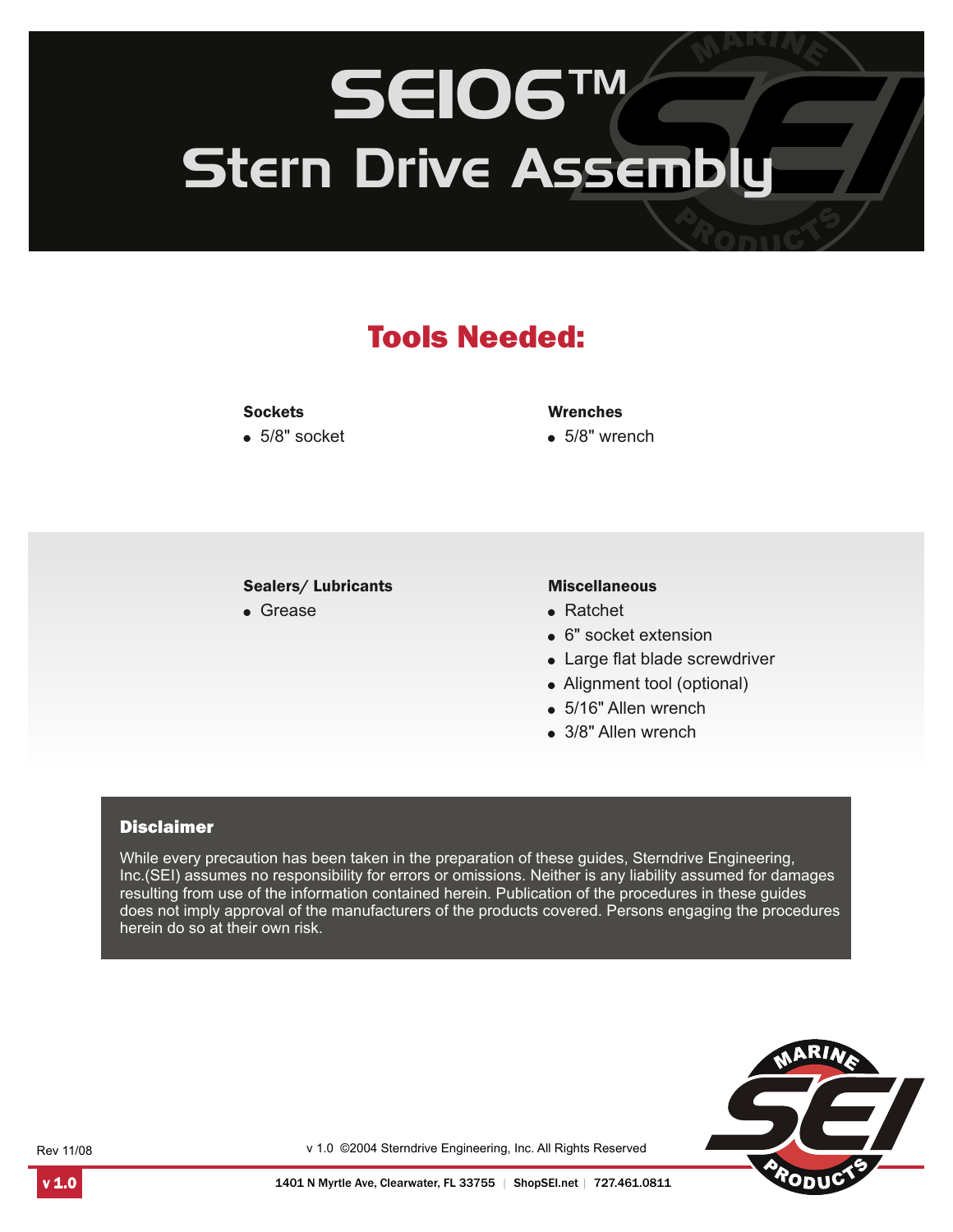## SEIO6™ Stern Drive Assembly

STEP 1

NOTE: If you bought a "Complete Unit" with the "Complete Install Kit," you can skip ahead to Step 2. If you did not and are reusing your old hardware, you will need to separate your old drive.



1.1 Remove the trim tab bolt with a 3/8" Allen key. Some of the older drives may use a 5/16".



1.2 Remove the bolt that is under the trim tab. Use the 5/16" Allen key.



1.3 Remove the front locknut. Use a 5/8" wrench or socket.



1.4 Remove the two back locknuts. Use a 5/8" socket.



1.5 *(Left)* Remove the two side locknuts. Use a 5/8" wrench. It will be necessary to separate the halves slightly before the side nuts can be removed all the way. To aid in separating the halves, you may want to leave enough room to get a screwdriver between the side nuts and the upper housing, to give you a place to pry.

### STEP 2



2.1 Make sure that the water pipe pieces are in the proper areas. The water tube should be pushed into the grommet on the upper housing.



2.2 The other grommet and plastic guide tube should be in the water pump housing on the lower. Also make sure that the quad ring is in its proper spot and the bolt for the trim tab is in its hole. Put some marine grease on the vertical shaft splines.



2.3 Install the brass shift shaft into the upper housing. Insert the brass piece, then install the washer, and then the cotter pin.



2.4 The two halves are now ready to be put together. You may find it easier to use two people to do this. As you bring the halves together, the first thing that needs to line up is the copper water tube with the plastic tube guide.



2.5 *(Left)* The next thing to line up is the vertical shaft. At this point put a large screwdriver in between the two halves so they do not go together all the way. It may be necessary to rotate the u-joint assembly clockwise to get the splines aligned. Now, the only thing holding it from going together completely should be the screwdriver that is in between the halves.



STEP 2 (cont'd on next page)